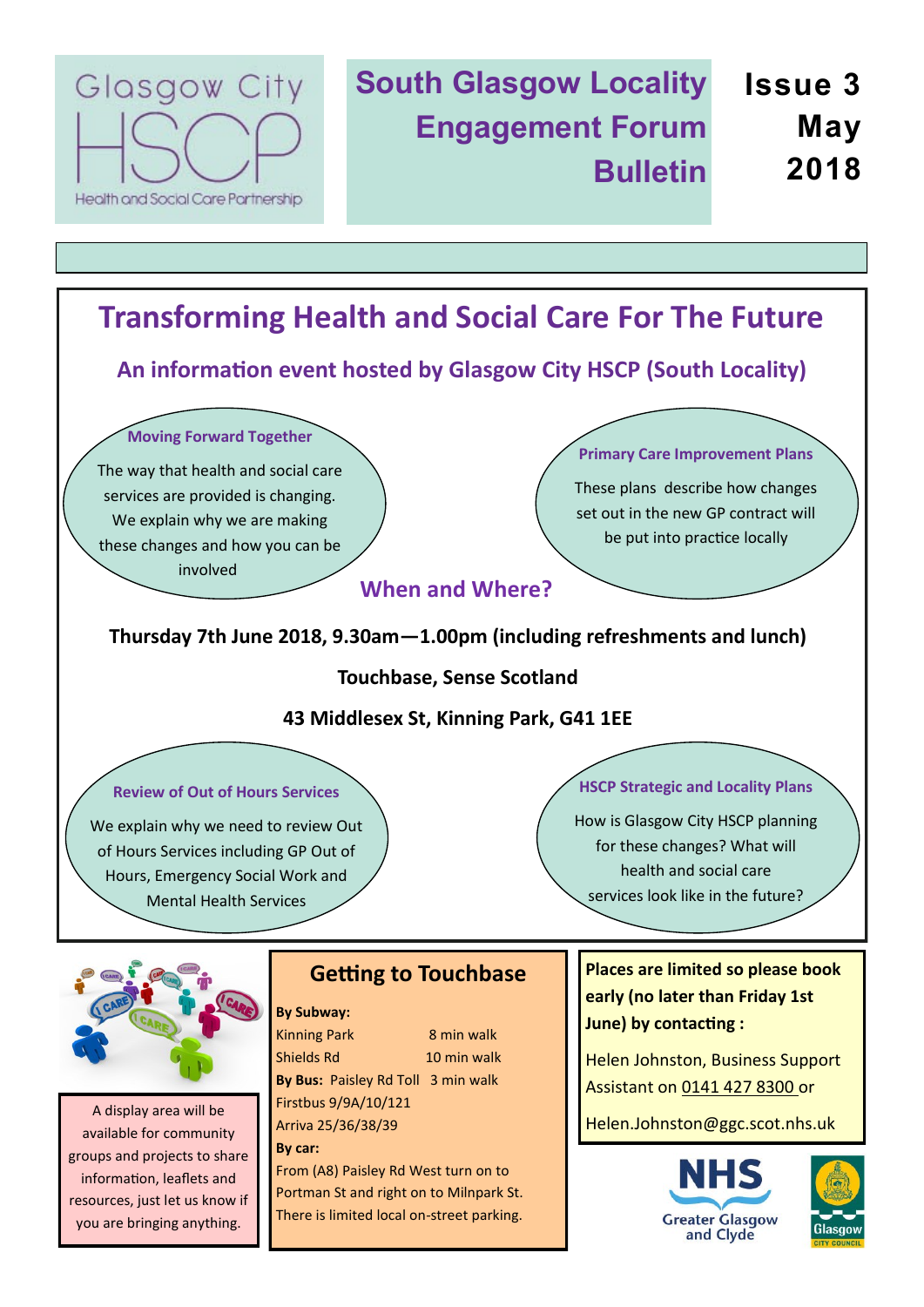

**South Glasgow Locality Engagement Forum Bulletin Issue 3 May 2018**



# **Spotlight on Mental Health Services in South Glasgow**

**Participants at Govan Home Conference Centre on 8th February 2018**

**Over 70 people attended a public engagement session on 8th February to discuss the recently published Five Year Strategy for Adult Mental Health Services for NHS Greater Glasgow and Clyde.** 

The session also highlighted a new Suicide Safer Communities initiative and showcased examples of projects, programmes and activities being led by users of mental health services across South Glasgow.

Katrina Phillips, Head of Adult Services explained the vision to offer a comprehensive, high quality and person centred service that is increasingly community based, gradually reducing the number of inpatient stays and offering mental health patients and service users a wider range of choices, options and treatment. She highlighted the stronger focus on prevention, especially given the evidence that 50% of adult mental health issues begin by the age of 15 years and 75% begin by the age of 18 years.

Paul Lafferty, Health Improvement Lead highlighted the work of the Choose Life programme and gave an update on progress towards achieving the Suicide Safer Communities Award in South Glasgow. An event in late February provided a further opportunity from anyone with an interest in the issue to become involved in developing an action plan to take the initiative forward.

Shona Mackie, Capacity Building Worker at the Mental Health Network (Greater Glasgow) showcased a number of positive examples of service user involvement in local programmes and activities including the Design in the Dale Art Strategy Group. Shona and her colleagues also work to gather patient and service user feedback including in-patient and community settings.

Those attending had an opportunity to discuss what they had heard and a commitment was made to continue to inform, engage and consult with people as the aims of the Five Year Strategy is taken forward. PlatForum, a local mental health service user forum agreed to work with the HSCP to achieve this.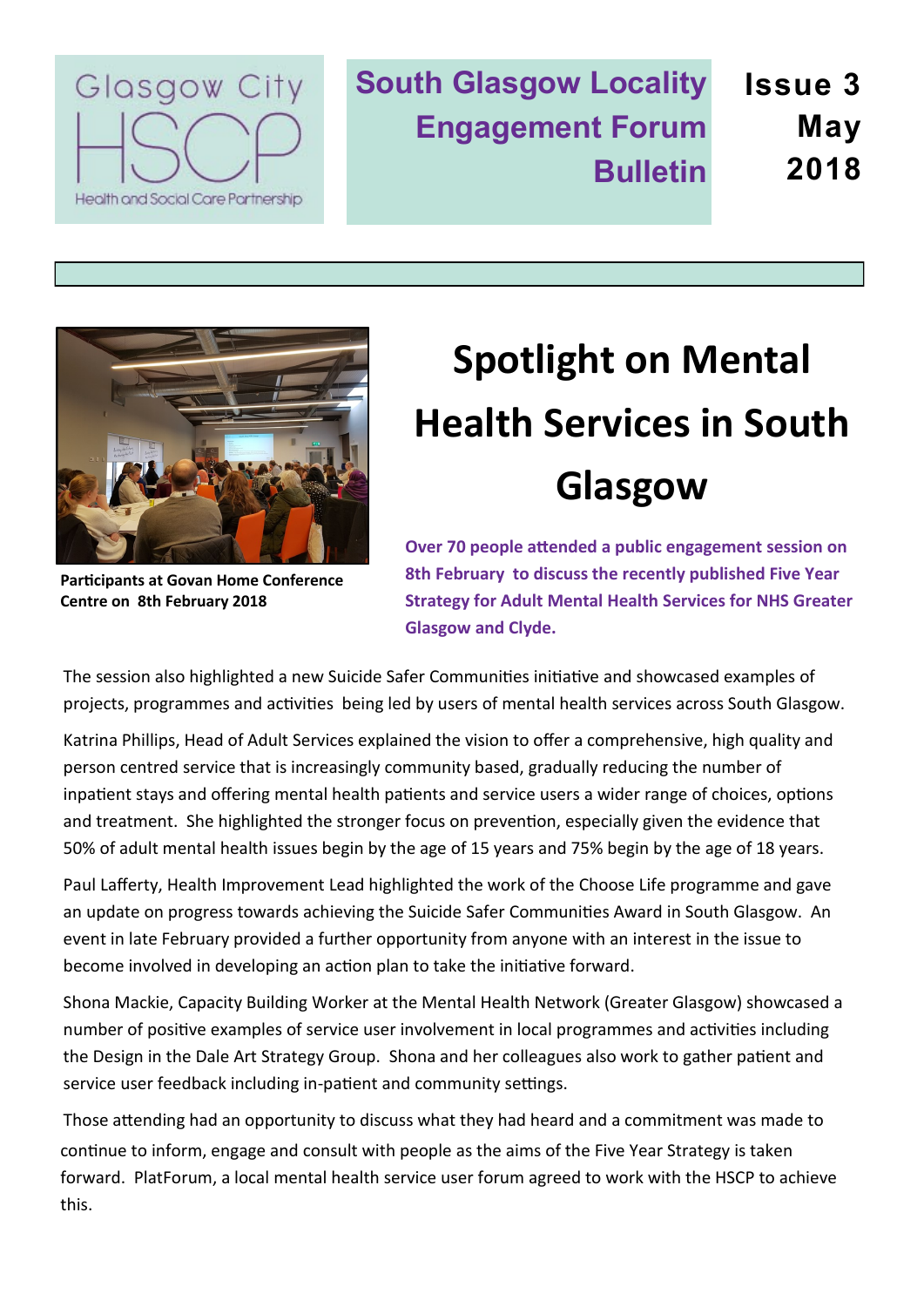

**South Glasgow Locality Engagement Forum Bulletin Issue 3 May 2018**



If you're affected by cancer you may want to know there's someone you can turn to for help. Someone who can help find answers to your questions, whatever they may be. Glasgow Libraries are working with Macmillan Cancer Support to provide Macmillan Cancer Information and Support Services in your community.

If you want to find information, support and practical help or would just like someone to talk to, come along to Macmillan @ Glasgow Libraries. No appointment is required and you can come along with a loved one to talk through issues and concerns with trained volunteers.

**Pollok Civic Realm**: Every Monday from 10.30am - 2.30pm and every Wednesday from 11am - 1pm

**Langside Library**: Every Tuesday from 10.30am - 2.30pm

**Elder Park Library in Govan**: Every Friday from 10am - 2pm

**Gorbals Library:** Every Friday from 10am - 2pm

**Ibrox Library** (temporarily moved from Cardonald Library): Every Thursday 10am - 2pm

# **Macmillan @ Glasgow Libraries**

If you're affected by cancer you may want to know there's someone you can turn to for help. Someone who can help find answers to your questions, whatever they may be. Glasgow Libraries are working with Macmillan Cancer Support to provide Macmillan Cancer Information and Support Services in your community.

### **How Can We Help?**

Emotional support or just someone to talk to

Information and booklets on all aspects of living with and beyond cancer Help to arrange free counselling and/or complementary therapy appointments provided by Cancer Support Scotland Putting you in touch with your local Macmillan Benefits Adviser who can help you with any financial worries Direct you to good quality internet sites for cancer information and support Help to access a wide range of other local services from physical activity classes to carers support

For more information or to get involved as a Macmillan Cancer Information and Support Volunteer please just drop in. Or call us on 0141 287 2999, email [macmillan@glasgowlife.org.uk](mailto:macmillan@glasgowlife.org.uk) or visit glasgowlife.org.uk/macmillan.